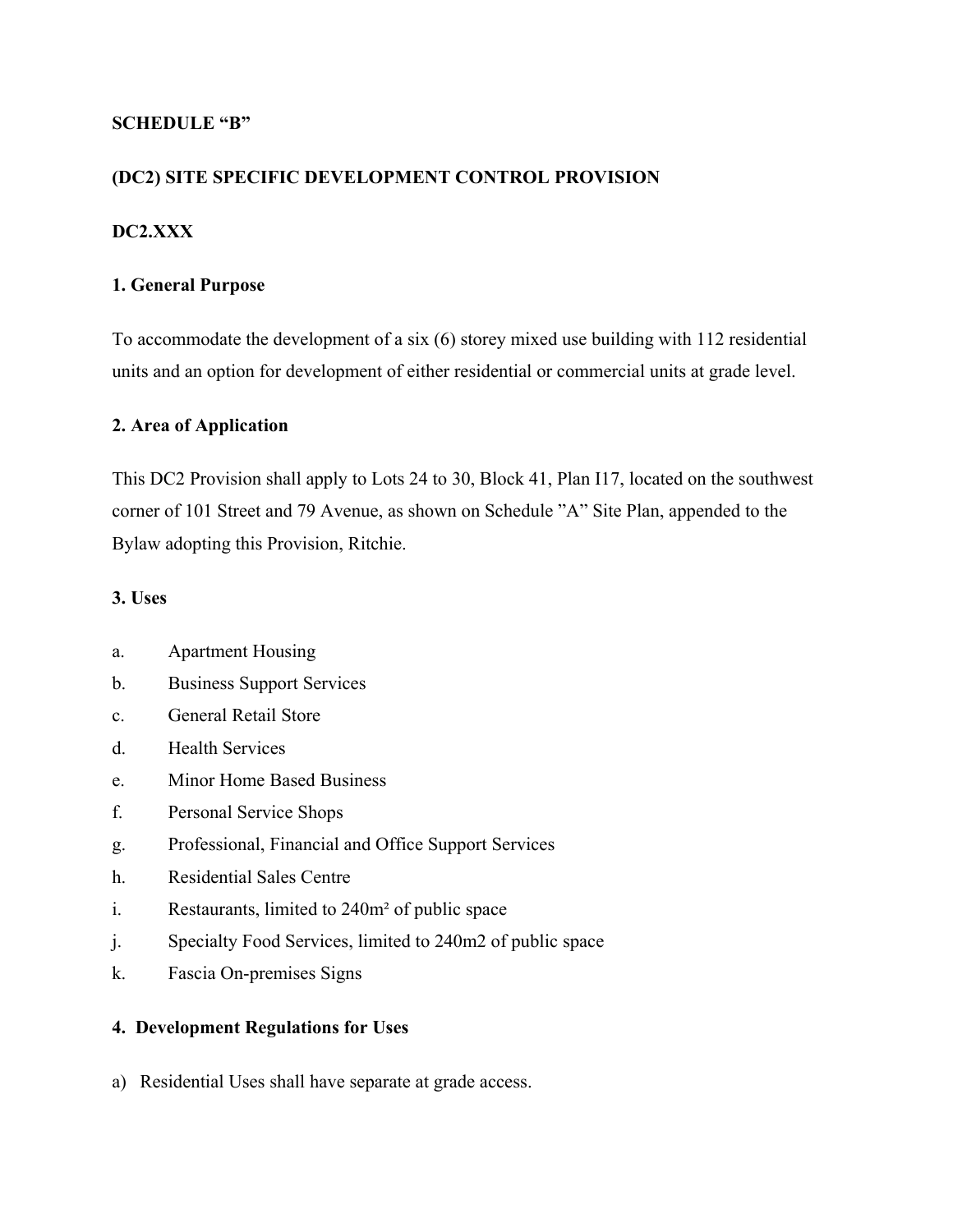- b) Commercial Uses shall have separate at grade access.
- c) Commercial Uses shall be limited to the first storey of the development.
- d) Signs shall be integrated into the general architectural design of the building to the satisfaction of the Development Officer. A Comprehensive Sign Design Plan shall be prepared in accordance with Section 59.3 of the Edmonton Zoning Bylaw, and developed in with the following:
	- i) Signs shall be limited to the first storey of the development
	- ii) The sign area shall not exceed 1.37m² and shall be developed to a maximum height of 0.37m
	- iii) A minimum of one sign per commercial bay shall be permitted
	- iv) Entrance canopy or window canopy signs are permitted

#### **5. Development Regulations for Site Layout and Built Form**

- a) Development shall be in accordance with these regulations and in general accordance with Appendix 2 Building Elevations.
- b) The maximum number of Dwelling units shall not exceed 112.
- c) The maximum Floor Area Ratio shall be 3.0.
- d) The maximum Building Height shall not exceed 24m, nor six (6) storeys
- e) The development shall have the following setbacks:
	- i) 2.9m for the main floor and 0.8m for the floors above on the south
	- ii) 6.0m for the east
	- iii) 0.0m for the north
	- iv) 3.2m for the main floor and 2.3m for the floors above on the west
- f) Notwithstanding 4.e, the Development Officer may allow building Setbacks up to 3.2m along 101 Street and 79 Avenue to accommodate street related activities, such as sidewalk cafes, architectural features, artwork and landscaping that contribute to the pedestrian-oriented character of the area.
- g) A minimum Private Outdoor Amenity Area of 7.5m² per Dwelling shall be provided.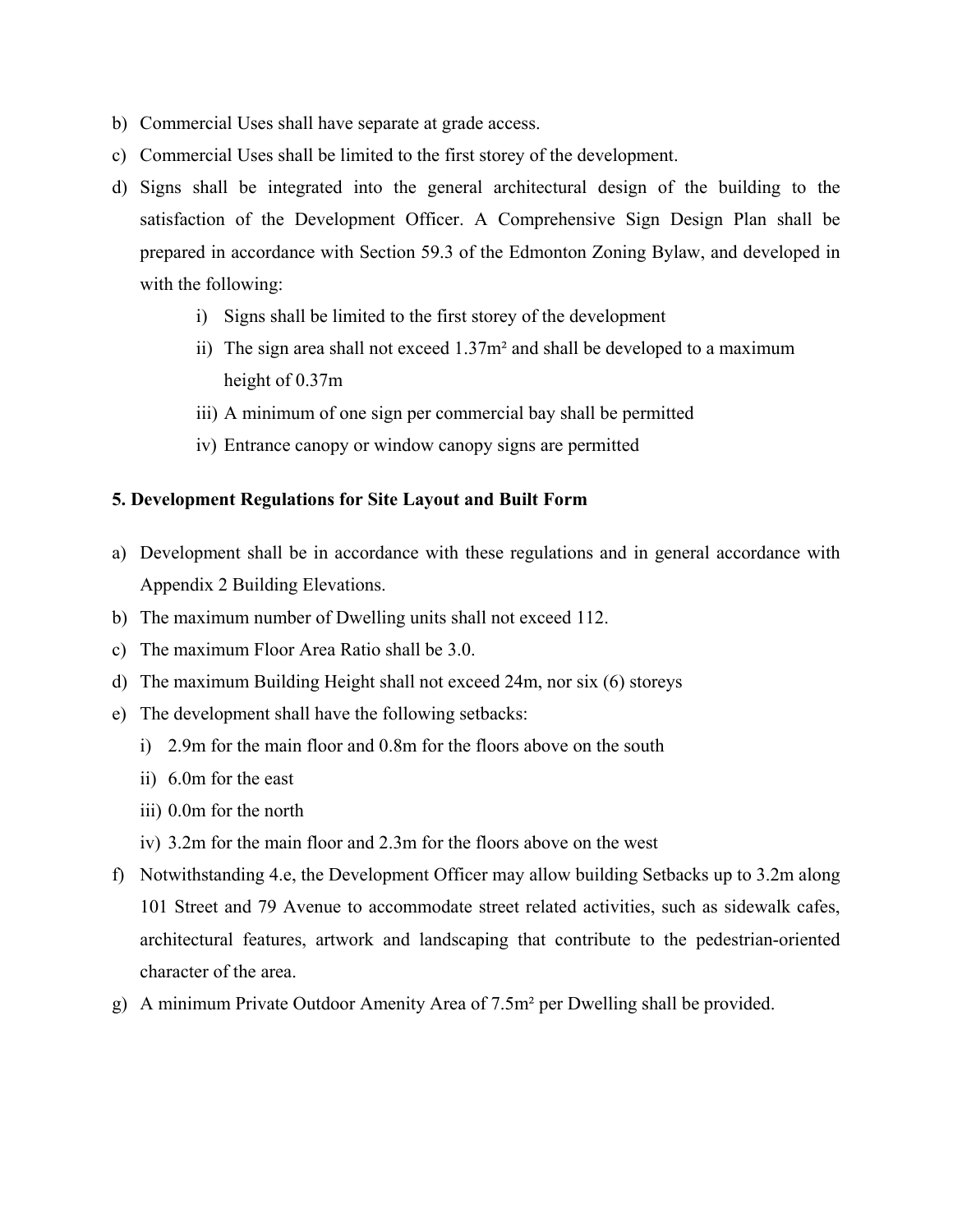#### **6. Development Regulations for Building Design and Features**

- a) Canopies, consisting of glass with a metal frame and steel structure shall be designed, installed and finished in a manner consistent with the design and finishing of the building. Canopies shall be developed to a minimum depth of 1.2m to provide weather protection.
- b) All exposed building faces shall have consistent and harmonious exterior finishing materials, which shall include cultured stone, acrylic stucco, wrought iron railing on the juliette balconies, preformed acrylic stucco shamfir underbuilds on the juliette balconies and shadow banding wraps on the window and door trims.
- c) All mechanical equipment on the roof of the development shall be incorporated within the roof structure.
- d) The façade treatment shall generally wrap around the development, as shown in Appendix 2 Building Elevations to provide a consistent profile facing public roadways.
- e) The west façade of the development shall provide a pedestrian-oriented commercial streetscape along 101 Street in accordance with the Building Elevations and the development shall provide at grade entrances to each commercial use to promote a pedestrian oriented nature of development.
- f) The north façade of the development, located adjacent to the alley, shall lend visual interest to the development, in accordance with the Building Elevations.
- g) The south façade of the development shall be similar to the west façade and provide a pedestrian oriented commercial streetscape along 79 Avenue in accordance with the Building Elevations and the development shall provide separate at grade entrances to each commercial unit to promote a pedestrian oriented nature of development.
- h) The development shall provide floor to ceiling double glazed store front window systems on the west and south facade of the first storey to allow viewing into the development and to promote a positive pedestrian-oriented shopping street at grade.
- i) The design shall include elements that mitigate negative impacts arising from possible accidents at adjacent industrial facilities, to the satisfaction of the Development Officer in consultation with Fire Rescue Services.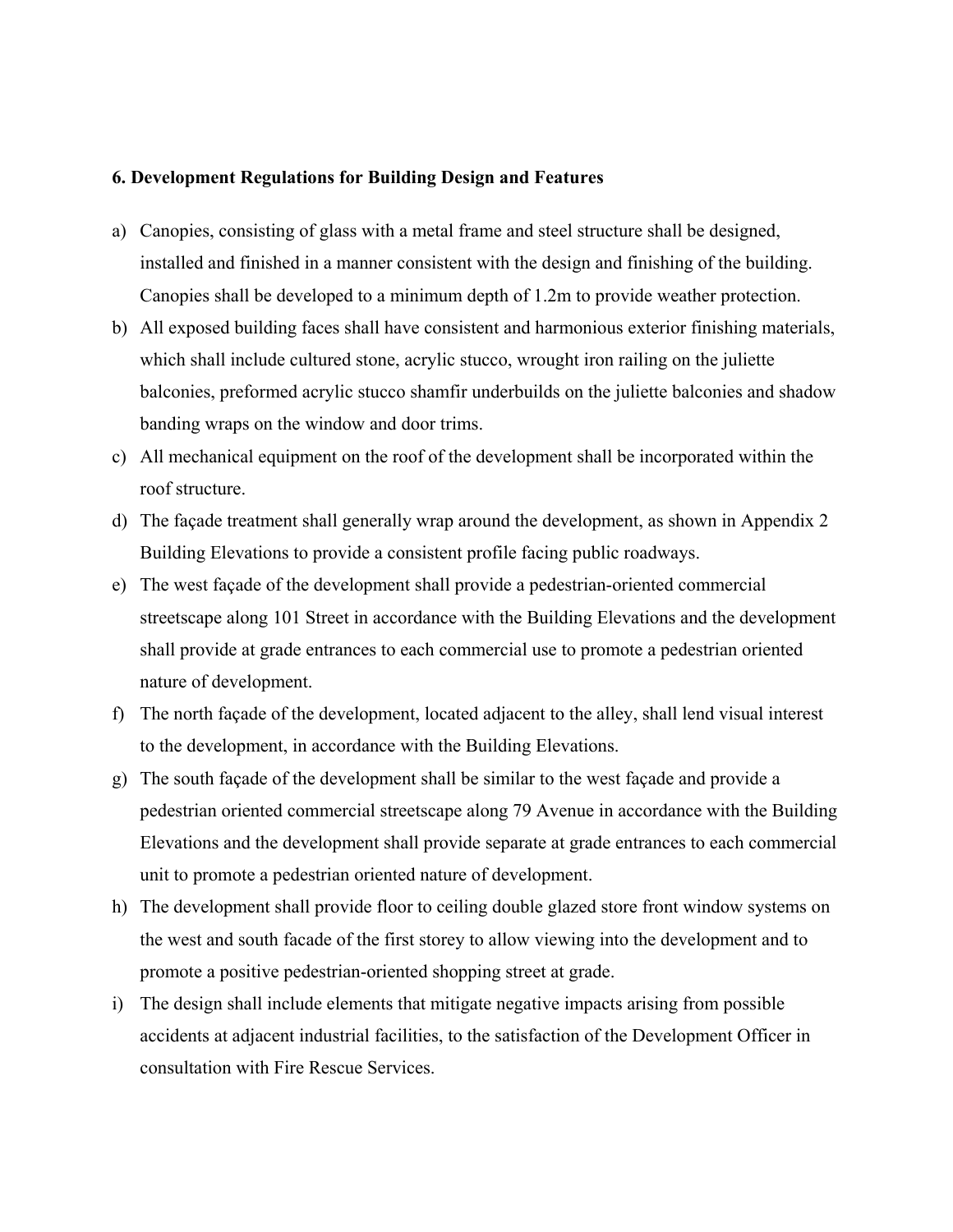j) The design shall incorporate noise abatement materials and acoustical sealing sufficient to ensure that noise levels do not exceed the maximum levels as defined by the City of Edmonton Community Standards Bylaw, The City of Edmonton Urban Traffic Noise Policy and the Canadian Mortgage and Housing Corporation, to the satisfaction of the Development Officer in consultation with Transportation Services.

#### **7. Development Regulations for Parking, Loading and Access**

- a) A maximum of 126 on-site parking spaces may be provided, of which a maximum of 25 stalls may be surface parking, to the satisfaction of the Development Officer and Transportation Department. Parking shall be in accordance with Appendix 1.
- b) Access to the site shall consist of two separate 7.5m wide accesses from the alley on the north side of the property, one access shall be to the surface parking lot; and the other shall lead to the parkade ramp.
- c) Parkade ramps must not exceed a slope of 6% for a minimum distance of 4.5 m inside the property line and the ramps must be at grade at the property line. The proposed retaining walls bordering the driveway and parkade ramp must not exceed a height of 0.3 m for a distance of 3 m from the property line; and no portion of the wall may encroach onto the road right-of-way or obstruct driver sight lines.
- d) Access to the surface parking lot must only be from the alley access on the north side of the property.
- e) A barrier not to exceed a height of 0.3 m must be placed between the 10 surface parking stalls along the north boundary of the site and the alley to ensure that parking does not encroach into road right-of-way.
- f) Garbage enclosures must be located off the alley and entirely within private property as illustrated in the Site Plan. Gates and/or doors of the enclosure must not open or encroach into road right-of-way.
- g) A minimum of 22 bicycle parking spaces, of which 8 stalls will be reserved for residential purposes and 14 for commercial, shall be provided in accordance with Section 54 of the Zoning Bylaw to the satisfaction of the Development Officer and Transportation Department and in accordance with the Site Plan.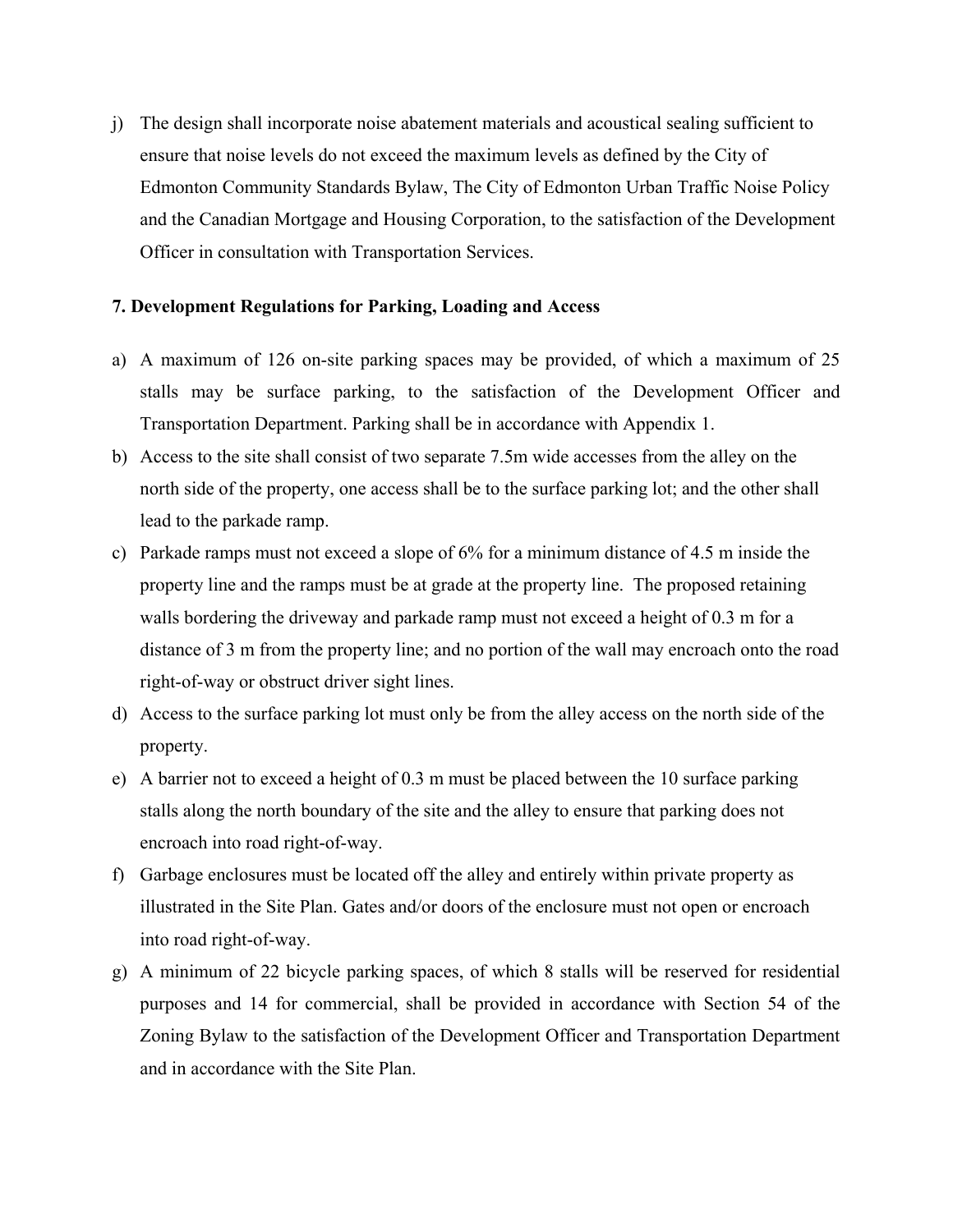#### **8. Development Regulations for Landscaping, Lighting and Amenity Areas**

- a) A detailed Landscape Plan for the Site for on and off-site landscaping, including all existing and proposed utilities within the road right of way must be submitted by a registered landscape architect for review and approval by Development and Zoning Services in conformance with Section 55 of the Zoning Bylaw.
- b) Decorative and security lighting shall be designed and finished in a manner consistent with the design and finishing of the development and will be provided to ensure a well-lit environment for pedestrians and to accentuate artwork.
- c) Night-time light pollution shall be reduced by avoiding over-illumination of the development and use low cut-off exterior lighting fixtures which direct light downward, not upward and outward to ensure illumination does not extend beyond the boundaries of the development site.

#### **9. Public Improvements and Contributions**

- a) Prior to issuance of a Development Permit, the owner shall enter into an Agreement with the City of Edmonton for off-site improvements necessary to serve the development. The Agreement shall include an engineering drawing review and approval process, as well as an irrevocable Letter of Credit to cover 100% of construction costs. Improvements to be addressed in the Agreement shall include, but are not limited, to the following:
	- i) Reconstruction of the separate walk on the east site of 101 Street abutting the site;
	- ii) Reconstruction of the mono-walk on the north side of 79 Avenue abutting the site;
	- iii) Reconstruction of the ramp on the northeast corner of 101 Street and 79 Avenue;
	- iv) Removal of the existing accesses to 101 Street and to 79 Avenue, construction of the curb and gutter, and restoration of the boulevards to the satisfaction of Transportation Services.
	- v) Planting of trees in the city boulevard along the 79 Avenue and 101 Street frontage to the satisfaction of Transportation Services.
	- vi) Installation of new decorative medium height street lighting to the satisfaction of the Development Officer.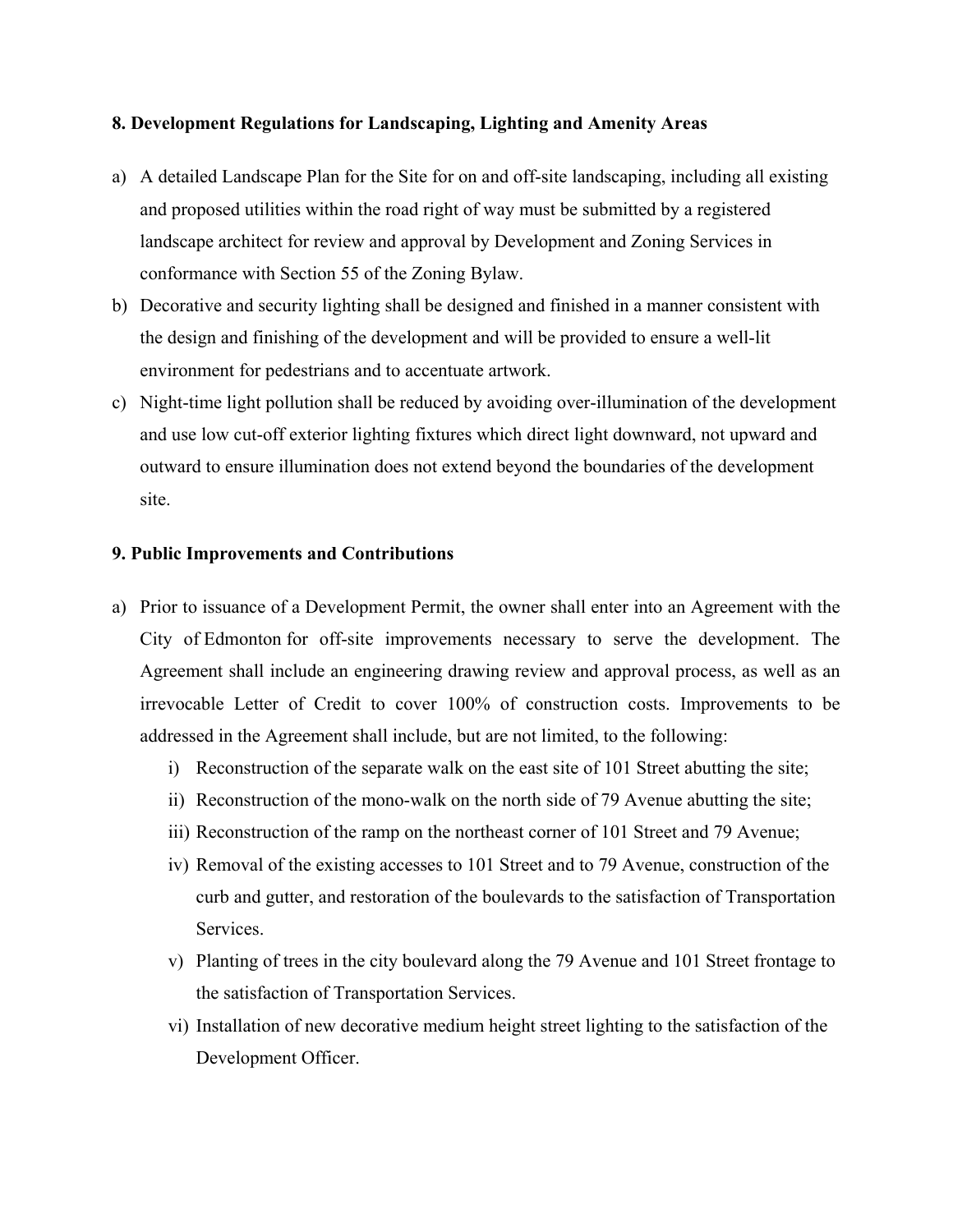- b) Details of any structures and pavement treatment to be located on road right-of-way must be included on the engineering drawings.
- c) The owner is responsible for the location of all underground and above ground utilities and maintaining required clearances as specified by the utility companies. Any costs associated with relocations and/or removals shall be at the expense of the owner.
- d) All roadway modifications required to facilitate access
- e) Prior to the issuance of a Development Permit, the Owner shall enter into an agreement with the City whereby the Owner shall contribute \$100,000 to the City for the commission of public art. The public art shall be:
	- i) Acquired through a juried art procurement process administered by the Edmonton Arts Council; and
	- ii) Owned and maintained by the Condominium Association.
- f) Prior to the issuance of any Development Permit, the Development Officer shall ensure that a signed agreement has been executed between the City and the Owner, requiring the Owner to provide the City at the time of Development Permit approval, the option to purchase 5% of the proposed number of residential units at 85% of the list price or to provide the equivalent value as cash in lieu to the City, or as prescribed in any future City of Edmonton's Affordable Housing Policy initiatives.

Appendix 1 Site Plan

Appendix 2 Building Elevations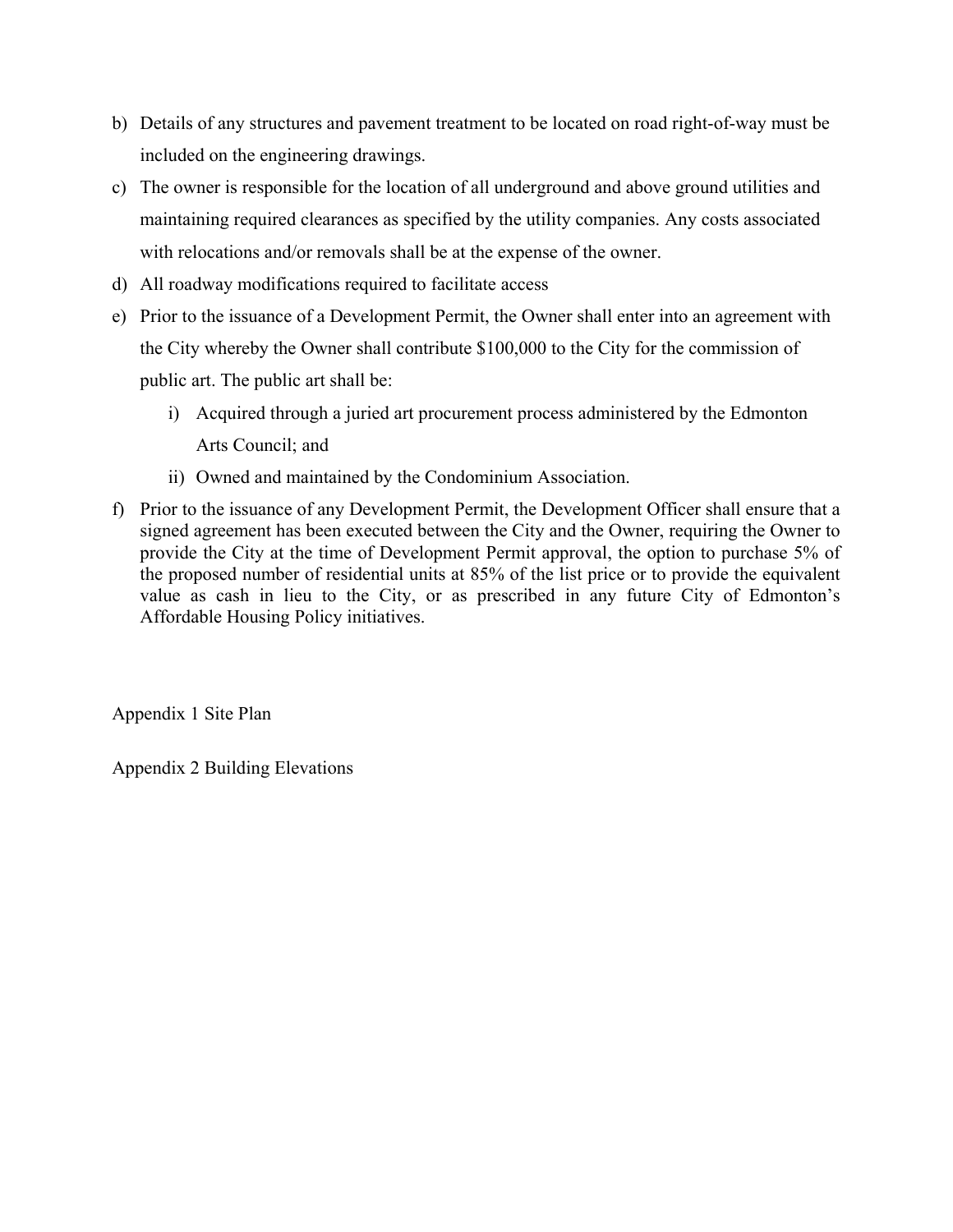

**NORTH**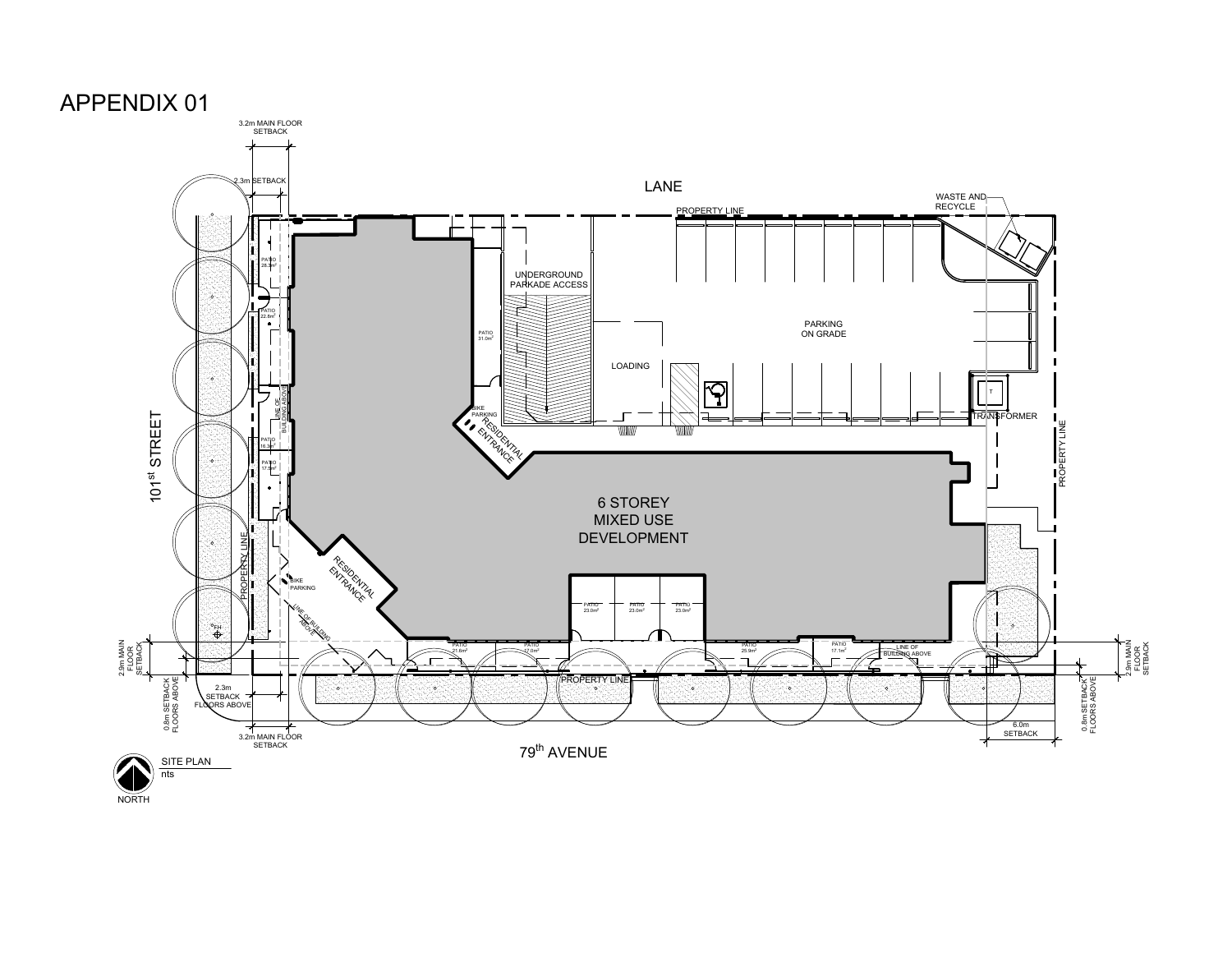# **APPENDIX 02**



SOUTH ELEVATION

 $nts$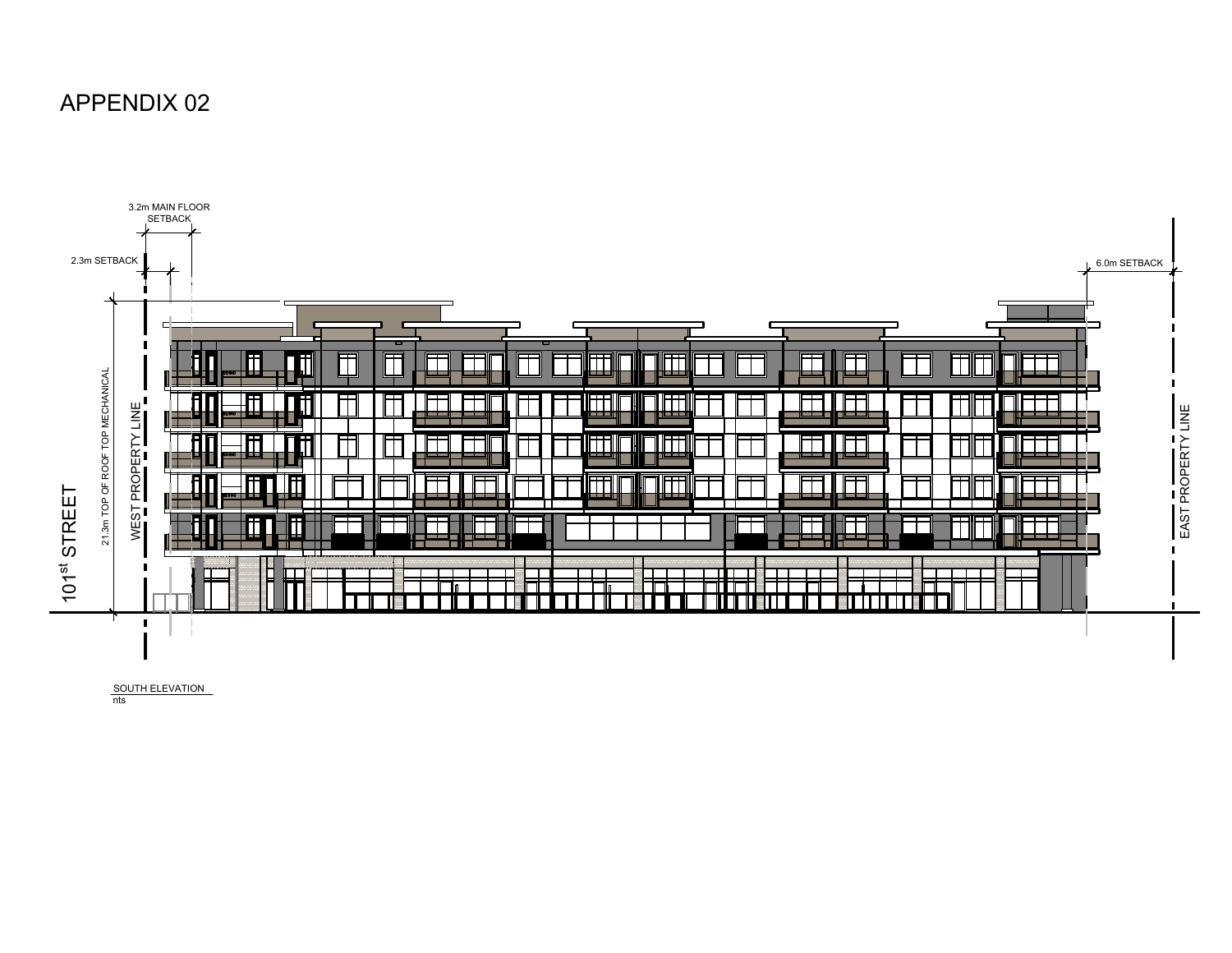

NORTH ELEVATION

 $nts$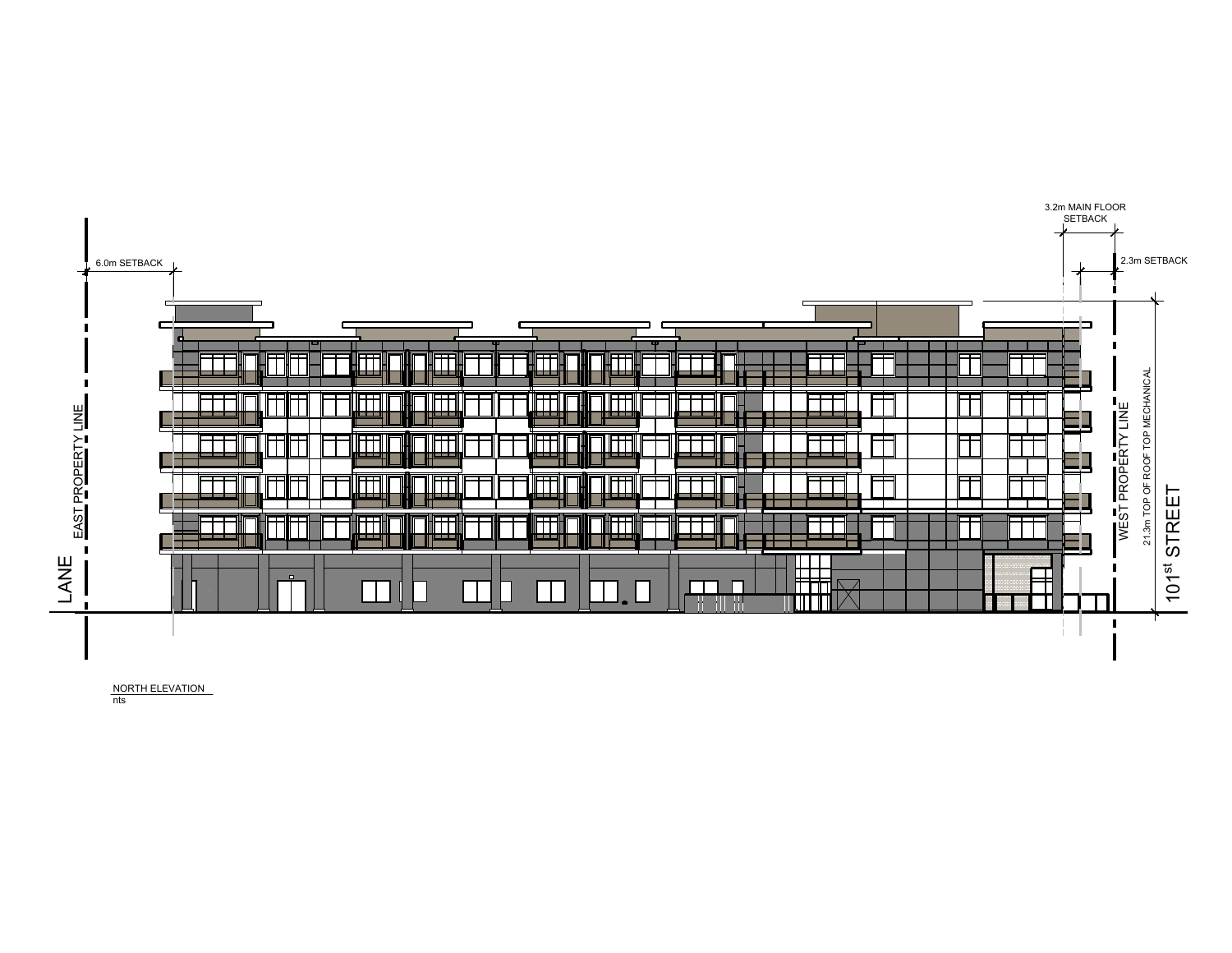